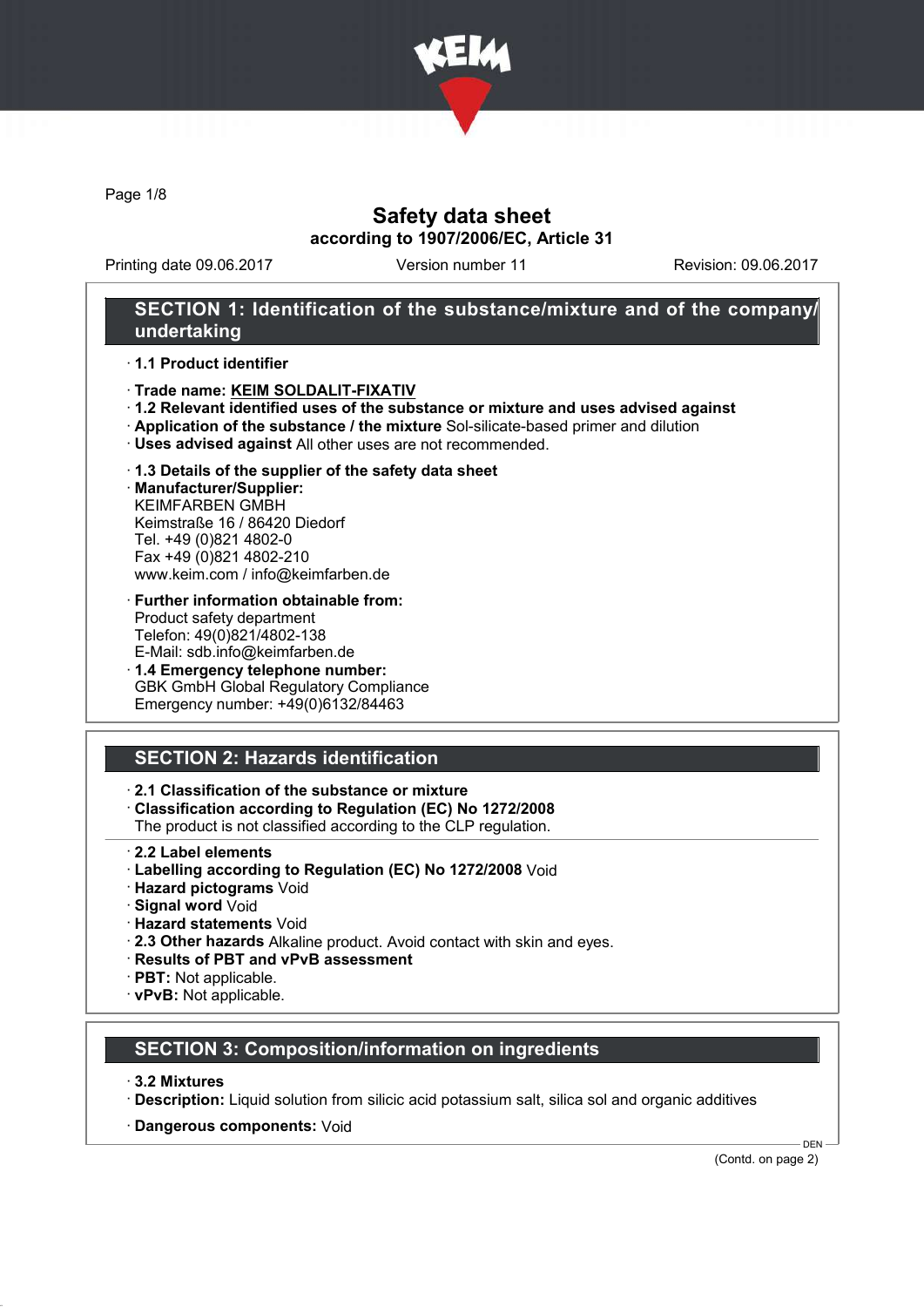

Page 2/8

# Safety data sheet according to 1907/2006/EC, Article 31

Printing date 09.06.2017 Version number 11 Revision: 09.06.2017

Trade name: KEIM SOLDALIT-FIXATIV

(Contd. of page 1)

# SECTION 4: First aid measures

- · 4.1 Description of first aid measures General information: No special measures required. When seeing the doctor we suggest to present this safety data sheet. · After inhalation: Supply fresh air; consult doctor in case of complaints. · After skin contact: Immediately wash with water and soap and rinse thoroughly. Do not use solvents or thinners. If skin irritation continues, consult a doctor. · After eye contact: Rinse opened eye for several minutes under running water. Then consult a doctor. · After swallowing: Rinse mouth and throat well with water. Do not induce vomiting; call for medical help immediately. · 4.2 Most important symptoms and effects, both acute and delayed No further relevant information available. · 4.3 Indication of any immediate medical attention and special treatment needed No further relevant information available. SECTION 5: Firefighting measures · 5.1 Extinguishing media · Suitable extinguishing agents: Product itself does not burn. Co-ordinate fire-fighting measures to the fire surroundings. · 5.2 Special hazards arising from the substance or mixture No further relevant information available. · 5.3 Advice for firefighters · Protective equipment: Wear self-contained respiratory protective device. · Additional information Dispose of fire debris and contaminated fire fighting water in accordance with official regulations. In case of fire do not breathe smoke, fumes and vapours. SECTION 6: Accidental release measures · 6.1 Personal precautions, protective equipment and emergency procedures Respect the protection rules (see section 7 a. 8). Avoid contact with skin and eyes. Ensure adequate ventilation · 6.2 Environmental precautions: Do not allow product to reach soil, sewage system or any water course. Follow local governmental rules and regulations.
	- · 6.3 Methods and material for containment and cleaning up: Absorb with liquid-binding material (sand, diatomite, acid binders, universal binders, sawdust). Dispose of the material collected according to regulations.

(Contd. on page 3)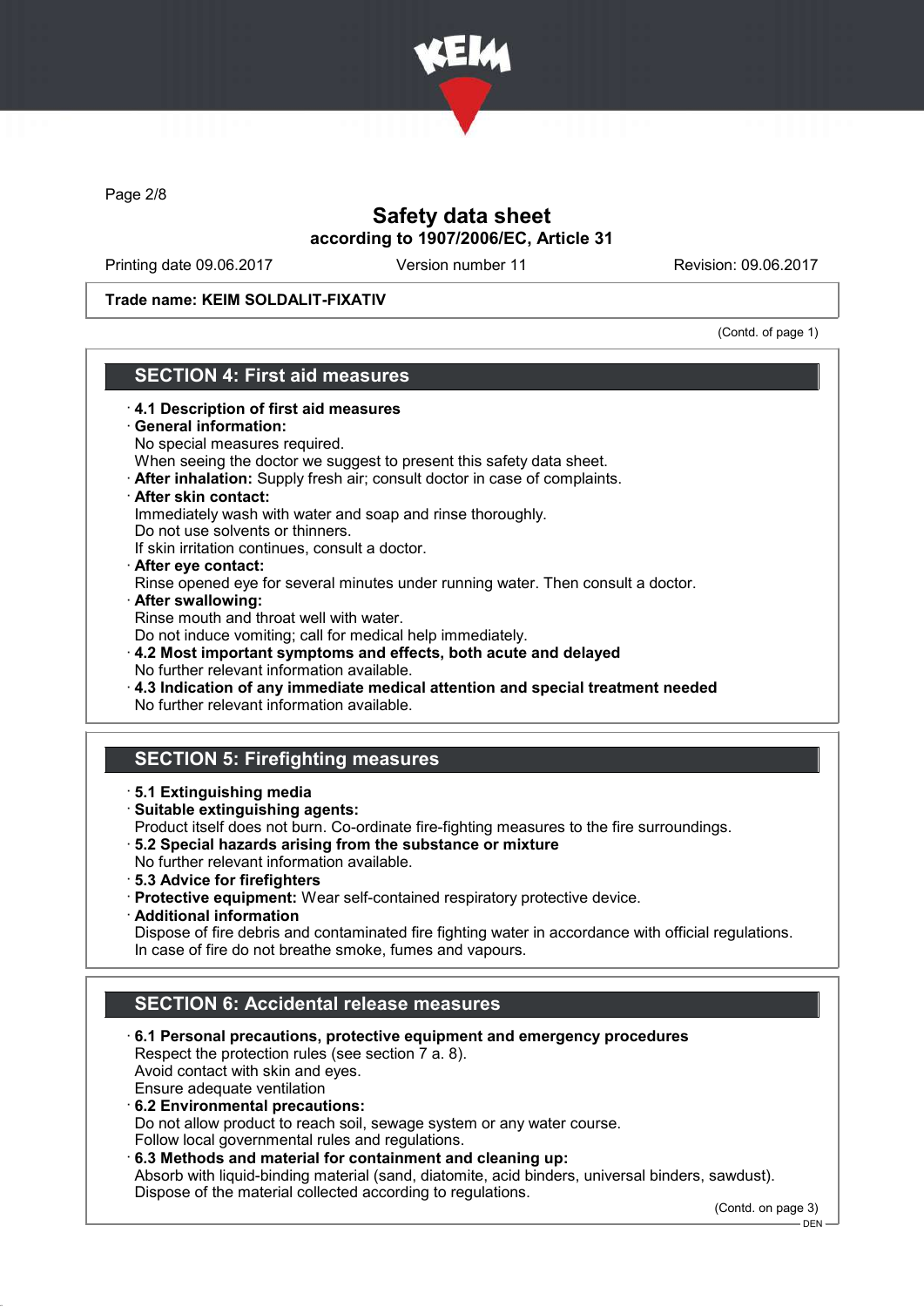

Page 3/8

# Safety data sheet according to 1907/2006/EC, Article 31

Printing date 09.06.2017 Version number 11 Revision: 09.06.2017

#### Trade name: KEIM SOLDALIT-FIXATIV

(Contd. of page 2)

Clear contaminated areas thoroughly.

Flush rests with sufficient amount of water.

· 6.4 Reference to other sections

See Section 7 for information on safe handling.

- See Section 8 for information on personal protection equipment.
- See Section 13 for disposal information.

# SECTION 7: Handling and storage

· 7.1 Precautions for safe handling Keep receptacles tightly sealed. Avoid contact with skin and eyes. See item 8 for information about suitable protective equipment and technical precautions. Respect the protection rules. Information about fire - and explosion protection: The product is not flammable. No special measures required.

- · 7.2 Conditions for safe storage, including any incompatibilities
- · Storage:
- · Requirements to be met by storerooms and receptacles: Keep in the original containers in a cool and dry place. Store only in unopened original receptacles.
- · Information about storage in one common storage facility: Not required.
- · Further information about storage conditions:
- Protect from frost.
- Store in a cool place.
- Protect from heat and direct sunlight.
- · Storage class: 12
- · 7.3 Specific end use(s) No further relevant information available.

### SECTION 8: Exposure controls/personal protection

- · 8.1 Control parameters · Ingredients with limit values that require monitoring at the workplace: The product does not contain any relevant quantities of materials with critical values that have to be monitored at the workplace. · Additional information: The lists valid during the making were used as basis. · 8.2 Exposure controls · Personal protective equipment:
	- · General protective and hygienic measures: Avoid contact with the eyes and skin.
	- Do not inhale aerosols.
	-

Wash hands before breaks and at the end of work. Immediately remove all soiled and contaminated clothing

(Contd. on page 4)

DEN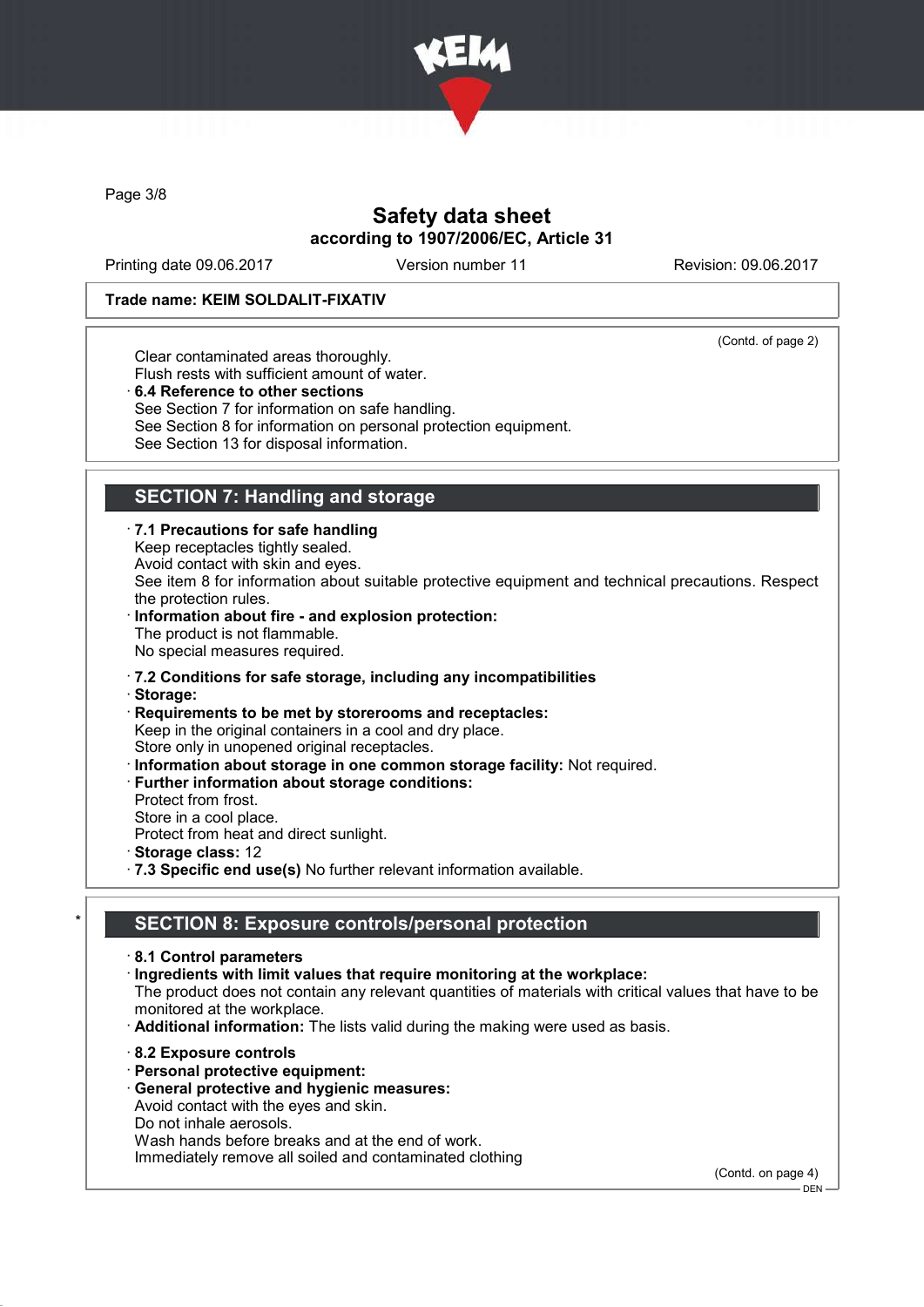

Page 4/8

## Safety data sheet according to 1907/2006/EC, Article 31

Printing date 09.06.2017 Version number 11 Revision: 09.06.2017

(Contd. of page 3)

#### Trade name: KEIM SOLDALIT-FIXATIV

#### · Respiratory protection:

Use suitable respiratory protective device only when aerosol or mist is formed. Filter: P

- · Protection of hands: Protective gloves
- · Material of gloves
- suitable material e.g.:
- Nitrile impregnated cotton-gloves
- Natural rubber, NR

Recommended thickness of the material:  $> 0.5$  mm

The selection of the suitable gloves does not only depend on the material, but also on further marks of quality and varies from manufacturer to manufacturer. As the product is a preparation of several substances, the resistance of the glove material can not be calculated in advance and has therefore to be checked prior to the application.

Penetration time of glove material Value for the permeation: Level  $\geq 6$  (480 min)

The determined penetration times according to EN 374 part III are not performed under practical conditions. Therefore a maximum wearing time, which corresponds to 50% of the penetration time, is recommended.

The exact break trough time has to be found out by the manufacturer of the protective gloves and has to be observed.

· Eye protection: Goggles recommended during refilling

- · Body protection: Protective work clothing
- · Limitation and supervision of exposure into the environment See Section 12 and 6.2

# **SECTION 9: Physical and chemical properties**

| 9.1 Information on basic physical and chemical properties<br><b>General Information</b>                                 |                              |                    |
|-------------------------------------------------------------------------------------------------------------------------|------------------------------|--------------------|
| · Appearance:                                                                                                           |                              |                    |
| Form:                                                                                                                   | Fluid                        |                    |
| Colour:                                                                                                                 | milky, bluish                |                    |
| · Odour:                                                                                                                | Weak, characteristic         |                    |
| $\cdot$ Odour threshold:                                                                                                | Not determined.              |                    |
| $\cdot$ pH-value at 20 °C:                                                                                              | $10.1*$                      |                    |
| $\cdot$ Change in condition<br><b>Melting point/freezing point:</b><br>Initial boiling point and boiling range: ~100 °C | $\sim$ 0 °C                  |                    |
| · Flash point:                                                                                                          | Not applicable.              |                    |
| · Flammability (solid, gas):                                                                                            | Not applicable.              |                    |
| · Ignition temperature:                                                                                                 | Not determined.              |                    |
| · Decomposition temperature:                                                                                            | Not determined.              |                    |
| · Auto-ignition temperature:                                                                                            | Product is not selfigniting. |                    |
|                                                                                                                         |                              | (Contd. on page 5) |
|                                                                                                                         |                              | $DEN -$            |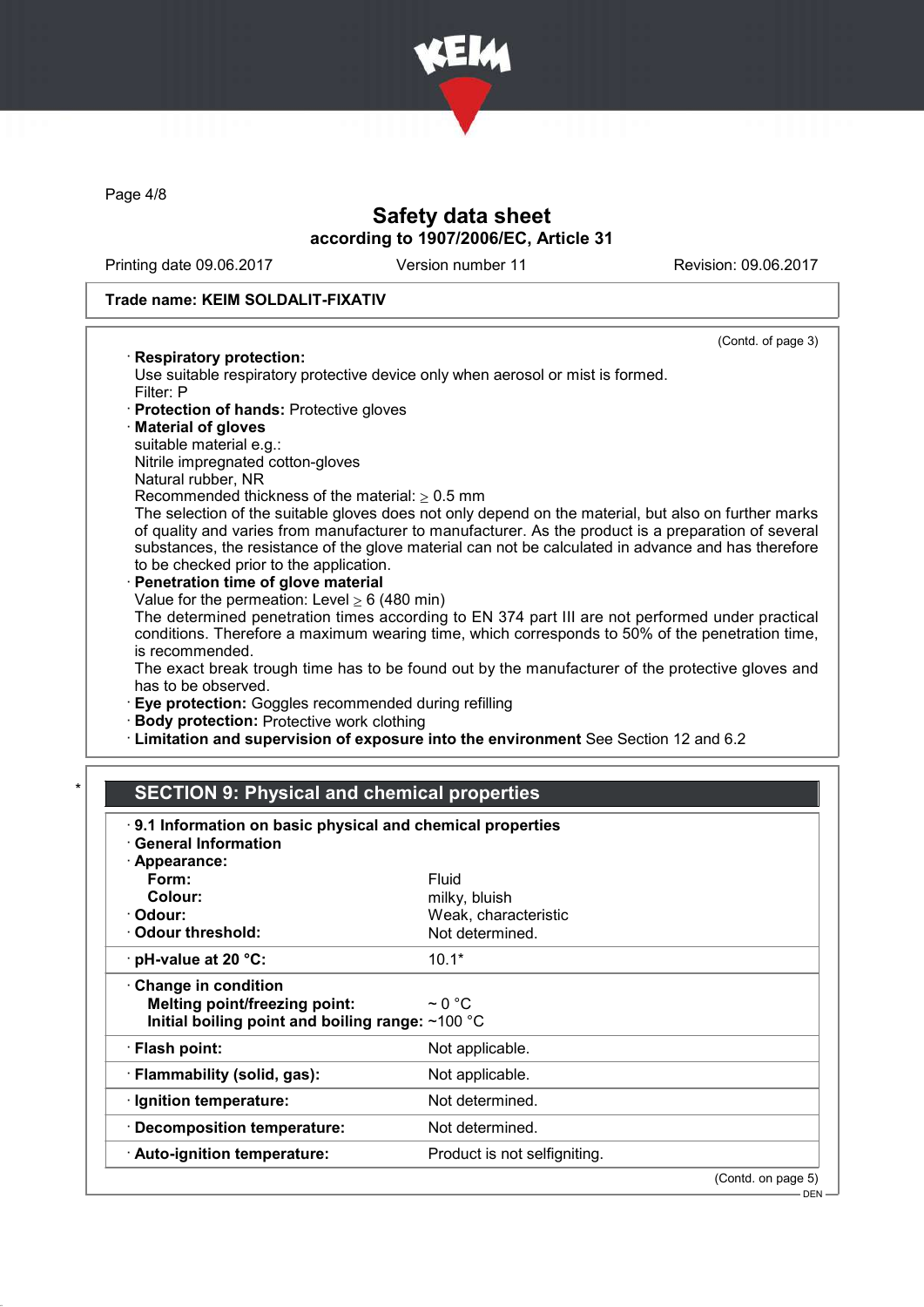

Page 5/8

# Safety data sheet according to 1907/2006/EC, Article 31

Printing date 09.06.2017 Version number 11 Revision: 09.06.2017

#### Trade name: KEIM SOLDALIT-FIXATIV

|                                           | (Contd. of page 4)                                                              |  |
|-------------------------------------------|---------------------------------------------------------------------------------|--|
| <b>Explosive properties:</b>              | Product does not present an explosion hazard.                                   |  |
| <b>Explosion limits:</b>                  |                                                                                 |  |
| Lower:                                    | Not applicable.                                                                 |  |
| Upper:                                    | Not applicable.                                                                 |  |
| <b>Oxidising properties</b>               | Not applicable.                                                                 |  |
| $\cdot$ Vapour pressure at 20 °C:         | $~23$ hPa                                                                       |  |
| $\cdot$ Density at 20 °C:                 | 1.0-1.1 $*$ g/cm <sup>3</sup>                                                   |  |
| · Relative density                        | Not determined.                                                                 |  |
| · Vapour density                          | Not applicable.                                                                 |  |
| <b>Evaporation rate</b>                   | Not applicable.                                                                 |  |
| · Solubility in / Miscibility with        |                                                                                 |  |
| water:                                    | miscible                                                                        |  |
| · Partition coefficient: n-octanol/water: | Not applicable.                                                                 |  |
| · Viscosity:                              |                                                                                 |  |
| Dynamic:                                  | Not determined.                                                                 |  |
| Kinematic:                                | Not determined.                                                                 |  |
| $\cdot$ 9.2 Other information             | * The values are for freshly produced material and may<br>change with the time. |  |

### SECTION 10: Stability and reactivity

· 10.1 Reactivity No further relevant information available.

- · 10.2 Chemical stability Stable under normal conditions of storage and use.
- · Thermal decomposition / conditions to be avoided:
- No decomposition if used according to specifications.
- · 10.3 Possibility of hazardous reactions No dangerous reactions known.
- · 10.4 Conditions to avoid No further relevant information available.
- · 10.5 Incompatible materials: Acids
- · 10.6 Hazardous decomposition products:

No hazardous decomposition products if stored and handled as prescribed.

# **SECTION 11: Toxicological information**

- · 11.1 Information on toxicological effects
- · Acute toxicity Based on available data, the classification criteria are not met.
- · Primary irritant effect:
- · Skin corrosion/irritation Frequent persistent contact with the skin may cause skin irritation.
- · Serious eye damage/irritation In case of longer exposure, slightly irritating effect is possible.
- · during inhalation: Irritant effect possible.
- · during swallowing: Irritant effect possible

· Respiratory or skin sensitisation Based on available data, the classification criteria are not met.

(Contd. on page 6)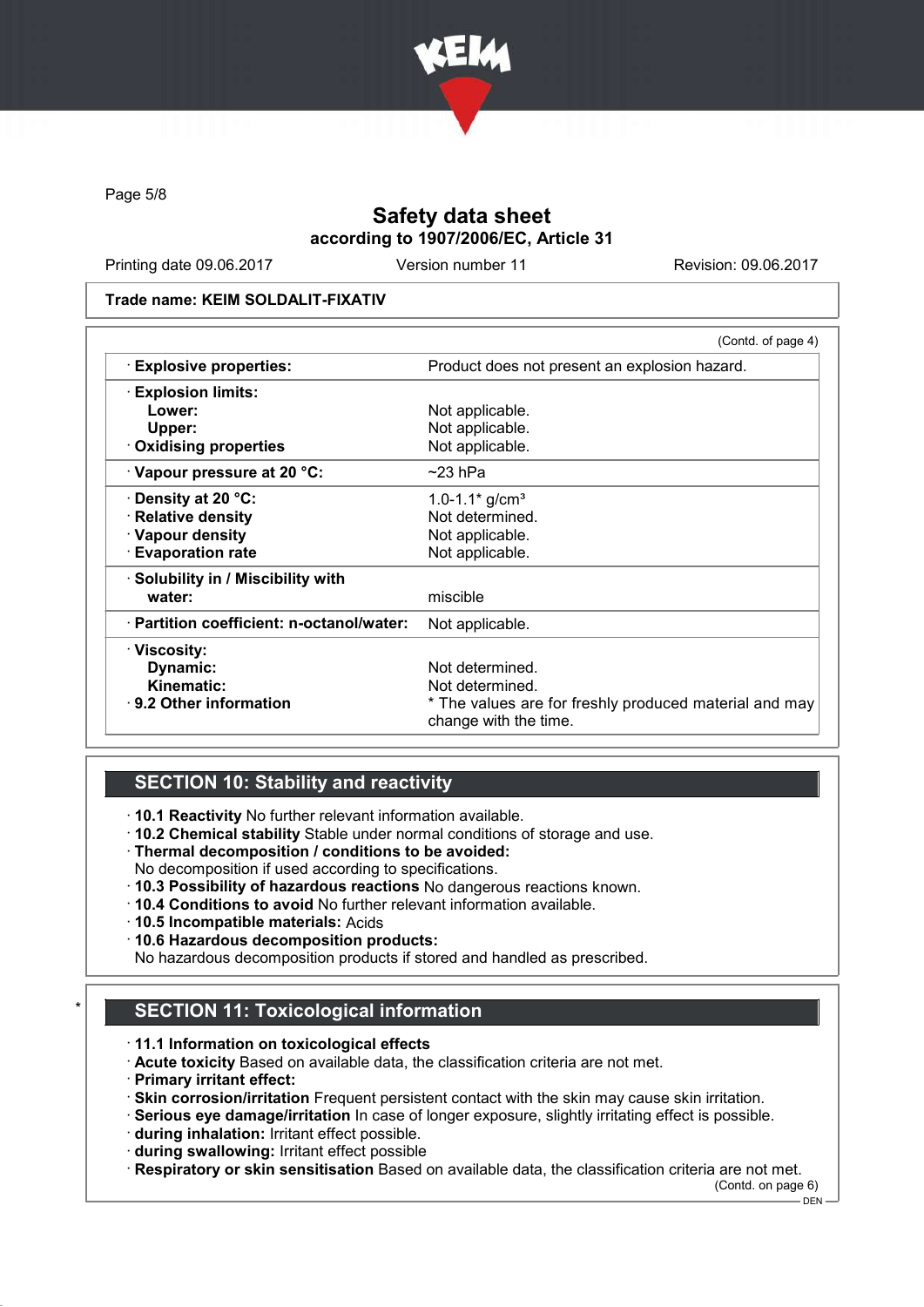

Page 6/8

## Safety data sheet according to 1907/2006/EC, Article 31

Printing date 09.06.2017 Version number 11 Revision: 09.06.2017

#### Trade name: KEIM SOLDALIT-FIXATIV

#### (Contd. of page 5)

### · Other information (about experimental toxicology):

Experimental analysis are not available.

The product was not tested. The statements on toxicology have been derived from the properties of the individual components.

· CMR effects (carcinogenity, mutagenicity and toxicity for reproduction) not applicable

· Germ cell mutagenicity Based on available data, the classification criteria are not met.

· Carcinogenicity Based on available data, the classification criteria are not met.

· Reproductive toxicity Based on available data, the classification criteria are not met.

· STOT-single exposure Based on available data, the classification criteria are not met.

· STOT-repeated exposure Based on available data, the classification criteria are not met.

· Aspiration hazard Based on available data, the classification criteria are not met.

# **SECTION 12: Ecological information**

- · 12.1 Toxicity
- · Aquatic toxicity: No further relevant information available.
- · 12.2 Persistence and degradability No further relevant information available.
- · 12.3 Bioaccumulative potential No further relevant information available.
- · 12.4 Mobility in soil No further relevant information available.
- · Additional ecological information:
- · AOX-indication:

Due to the substance of content which do not include organic jointed halogens, the product can not take influence on the AOX-load of the waste water.

#### · According to the formulation contains the following heavy metals and compounds from the EU guideline NO. 2006/11/EC:

According to our current data base the product does not consist of any heavy metals or substances of EU-directives 76/464/EWG.

General notes:

At present there are no ecotoxicological assessments.

Do not allow product to reach ground water, water course or sewage system.

Water hazard class 1 (German Regulation) (Self-assessment): slightly hazardous for water

#### · 12.5 Results of PBT and vPvB assessment

- · PBT: Not applicable.
- · vPvB: Not applicable.

· 12.6 Other adverse effects No further relevant information available.

# SECTION 13: Disposal considerations

#### · 13.1 Waste treatment methods

#### · Recommendation

Must not be disposed with household garbage. Do not allow product to reach sewage system. Disposal must be made according to official regulations.

### · European waste catalogue

06 02 99 wastes not otherwise specified

(Contd. on page 7) **DEN**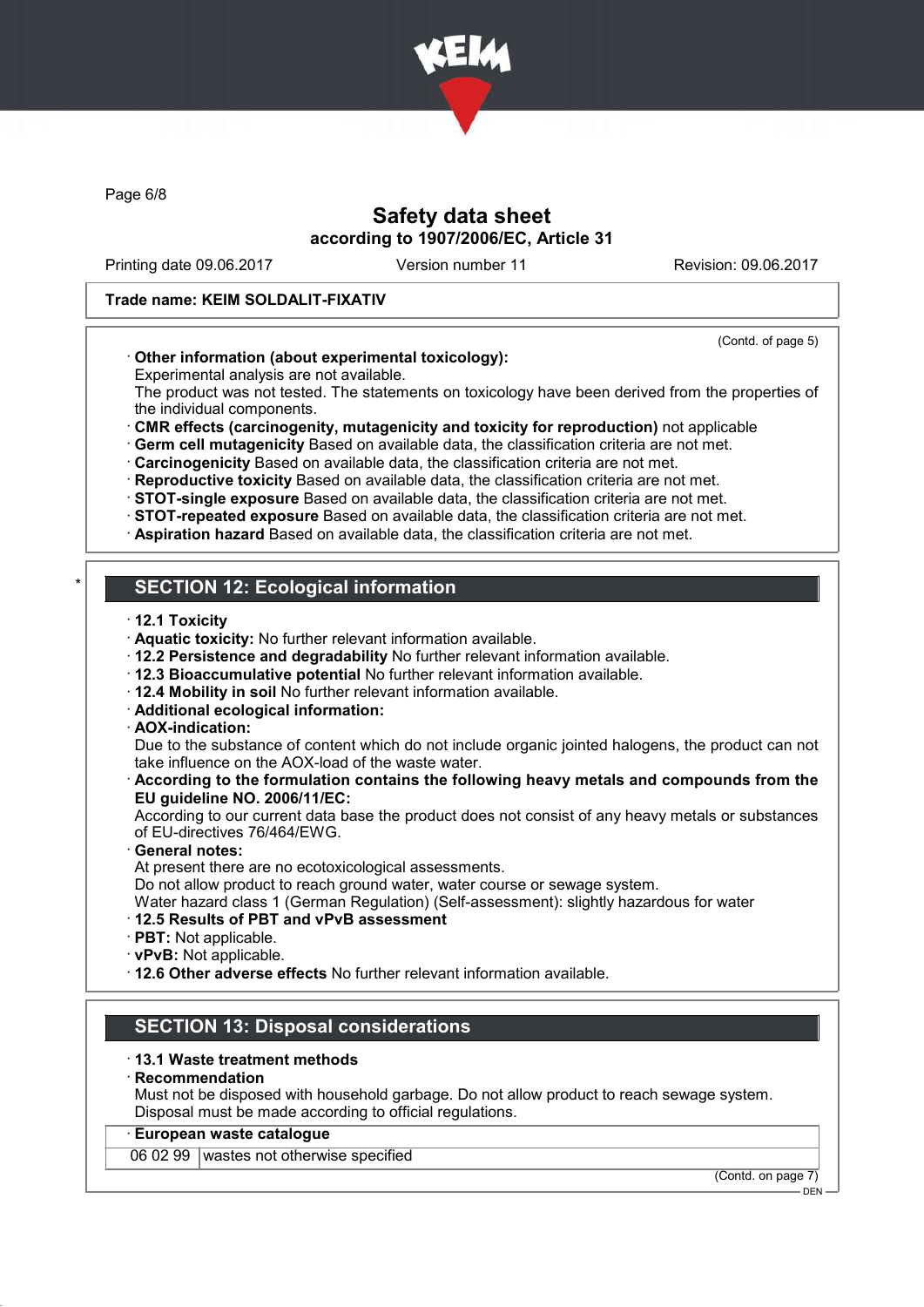

Page 7/8

# Safety data sheet according to 1907/2006/EC, Article 31

Printing date 09.06.2017 Version number 11 Revision: 09.06.2017

Trade name: KEIM SOLDALIT-FIXATIV

(Contd. of page 6)

· Uncleaned packaging:

· Recommendation: Disposal must be made according to official regulations.

· Recommended cleansing agents: Water, if necessary with cleansing agents.

| <b>SECTION 14: Transport information</b>                                                      |                                                               |  |
|-----------------------------------------------------------------------------------------------|---------------------------------------------------------------|--|
| $\cdot$ 14.1 UN-Number<br>· ADR, IMDG, IATA                                                   | Void                                                          |  |
| 14.2 UN proper shipping name<br>· ADR, IMDG, IATA                                             | Void                                                          |  |
| 14.3 Transport hazard class(es)                                                               |                                                               |  |
| · ADR, IMDG, IATA<br>· Class                                                                  | Void                                                          |  |
| 14.4 Packing group<br>· ADR, IMDG, IATA                                                       | Void                                                          |  |
| ⋅14.5 Environmental hazards:<br>· Marine pollutant:                                           | N٥                                                            |  |
| 14.6 Special precautions for user                                                             | Not applicable.                                               |  |
| 14.7 Transport in bulk according to Annex II<br>of Marpol and the IBC Code<br>Not applicable. |                                                               |  |
| · Transport/Additional information:                                                           | No dangerous good in sense of these transport<br>regulations. |  |
| · UN "Model Regulation":                                                                      | Void                                                          |  |

### **SECTION 15: Regulatory information**

· 15.1 Safety, health and environmental regulations/legislation specific for the substance or mixture

· Directive 2012/18/EU

· Named dangerous substances - ANNEX I None of the ingredients is listed.

· National regulations:

· Waterhazard class: Water hazard class 1 (Self-assessment): slightly hazardous for water.

· Other regulations, limitations and prohibitive regulations

· Substances of very high concern (SVHC) according to REACH, Article 57 not applicable

· Product-Code/Giscode: BSW10

· 15.2 Chemical safety assessment: A Chemical Safety Assessment has not been carried out.

(Contd. on page 8)

DEN